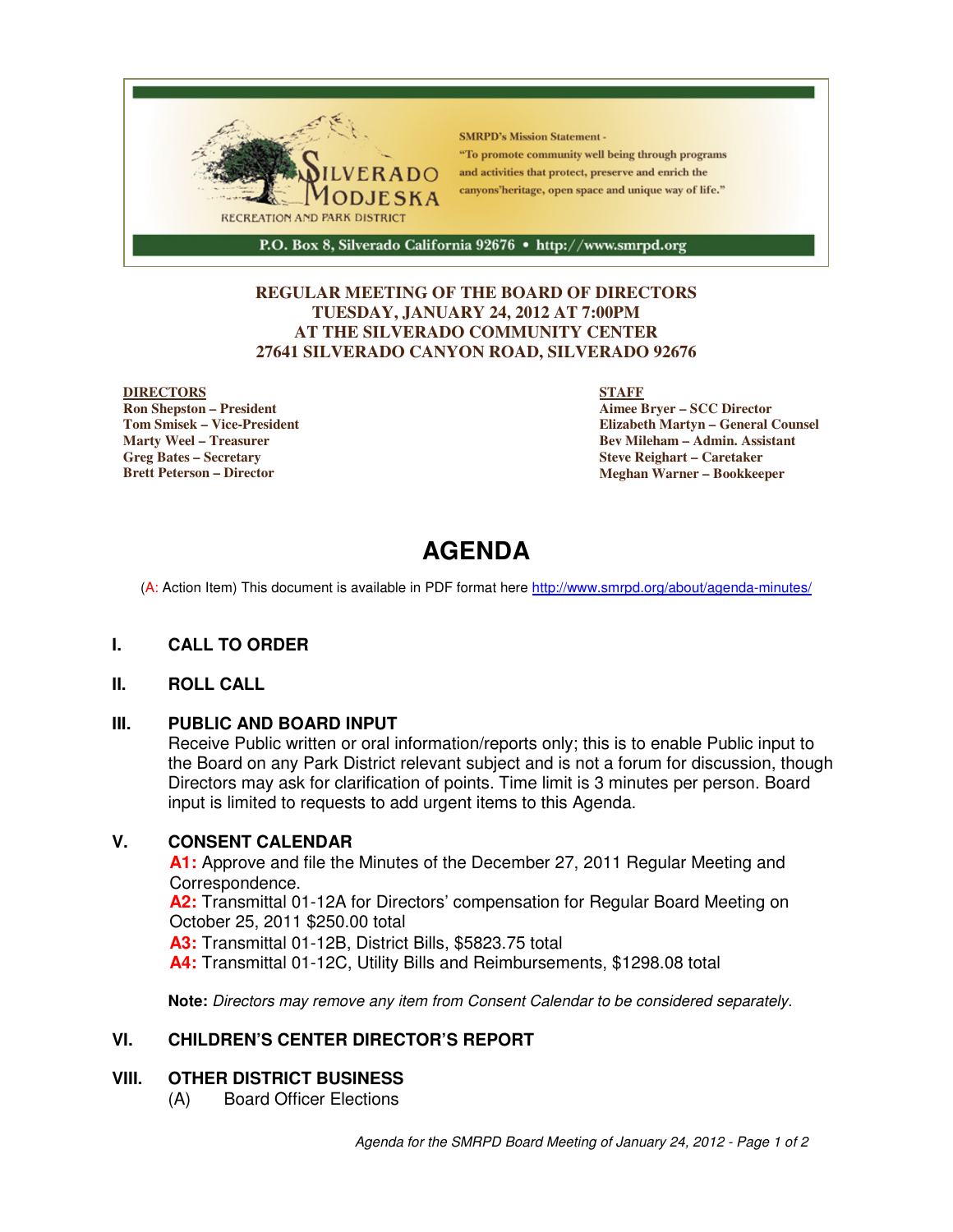- (B) Christmas In The Canyons Event Tom Smisek
- (C) Saddleback Vineyards 100 Committee Ron Shepston
- (D) Committee Restructuring Ron Shepston
- (E) Appoint Greg Bates as SMRPD agent to the county for CalEMA/FEMA Project
- (F) Approve Application to County Greg Bates
- (G) Approve \$2000 permit fees deposit at county Greg Bates
- (H) CalEMA/FEMA Update Linda May
- (I) **DIRECTOR'S COMMENTS: Pursuant to Government Code §54954.2** members of the Board of Directors or Staff may ask questions for clarification, make brief announcements, make brief reports on their activities. The Board or a Board member may provide a reference to Staff or other resources for factual information, request Staff to report back at a subsequent meeting concerning any matter, or direct that a matter of business be placed on a future Agenda.
	- (1) Director Smisek (2) Director Bates (3) Director Peterson
	- (4) Director Weel (5) Director Shepston

### **IX. COMMITTEES**

NOTE: There will be no discussion of Committee issues unless agendized below or added to the Agenda by majority vote of the Board in Section III to address issues that require immediate attention for reasons to be explained in the motion to add. Other comments can be made under Director Comments.

### **STANDING COMMITTEES AND REPRESENTATIVES:**

- (A) **RECREATION** (Peterson)
- (B) **FINANCE** (Weel)
- (C) **PERSONNEL** (Shepston)
- (D) **OPEN SPACE AND TRAILS** (Peterson, Bates)
- (E) **FACILITIES MAINTENANCE AND SAFETY** (Weel, Peterson)

### **AD HOC COMMITTEES & REPRESENTATIVES:**

- (F) **ISDOC REPRESENTATIVE (**Shepston)
- (G) **PRESERVATION & RESTORATION** (Smisek)
- (H) **COMMUNICATIONS & DISTRICT OUTREACH** (Smisek)
- (I) **SILVERADO CHILDREN'S CENTER** (Shepston) **Children's Center Advisory Committee** (Shepston, Bryer) (Public Members: Dawn Lynch, Julia Jones-Tester, Deborah Johnson)

### **X. ADJOURNMENT**

The next regular meeting of the Board of Directors will be at the Silverado Community Center, 27641 Silverado Canyon Road at 7:00 PM on February 28, 2012.

Materials related to an item on this agenda submitted after distribution of the agenda packet are either available for public inspection at the Silverado Library, and posted on the SMRPD website at http://www.smrpd.org/about/agenda-minutes/. Materials prepared by SMRPD will be available at the meeting, those provided by others after the meeting.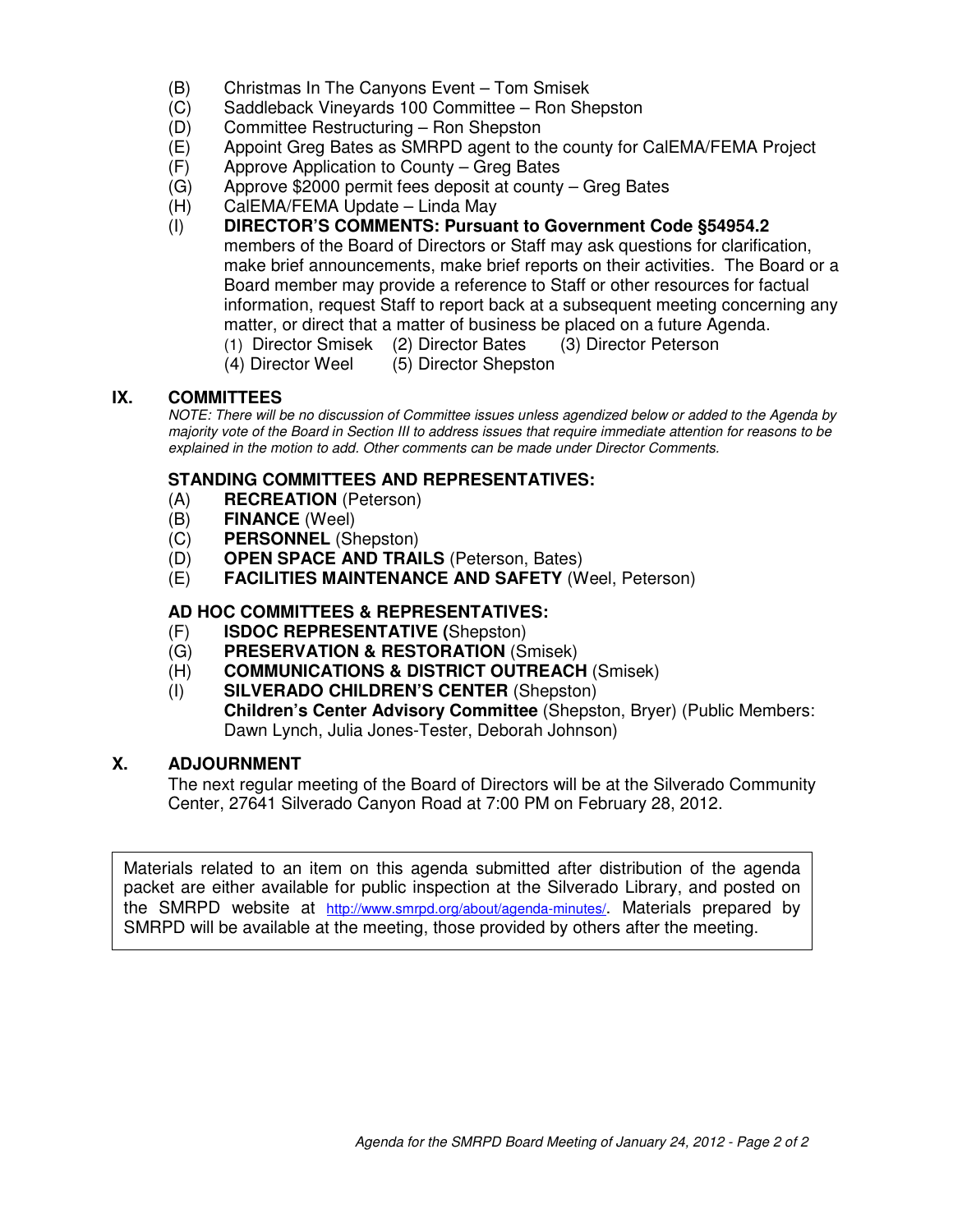# Proposed Committee Restructure

Ron Shepston January 24, 2012

Recreation and District Facility Usage Committee is responsible for managing existing events and for bringing ideas for new events to the full board for public discussion and board vote.

Open Space and Trails Committee is responsible for management of district owned and/or managed properties and for adherence and compliance with requirements of ownership or management.

Acquisitions and Growth Committee is responsible for exploration of new property/entity acquisitions and/or management that will contribute to district growth consistent with community needs and district designation as a Recreation and Park District with Open Space authority.

Personnel Committee – ( I need some wording here )

Facilities, Grounds & Communications Committee is responsible for district infrastructure and maintenance including communications and utilities.

Safety and Security Committee is responsible for compliance with applicable laws and regulations regarding safety and security of district property whether owned or managed.

Finance Committee is responsible for accurate records and the timely reporting in compliance with applicable laws regarding district finances and financial records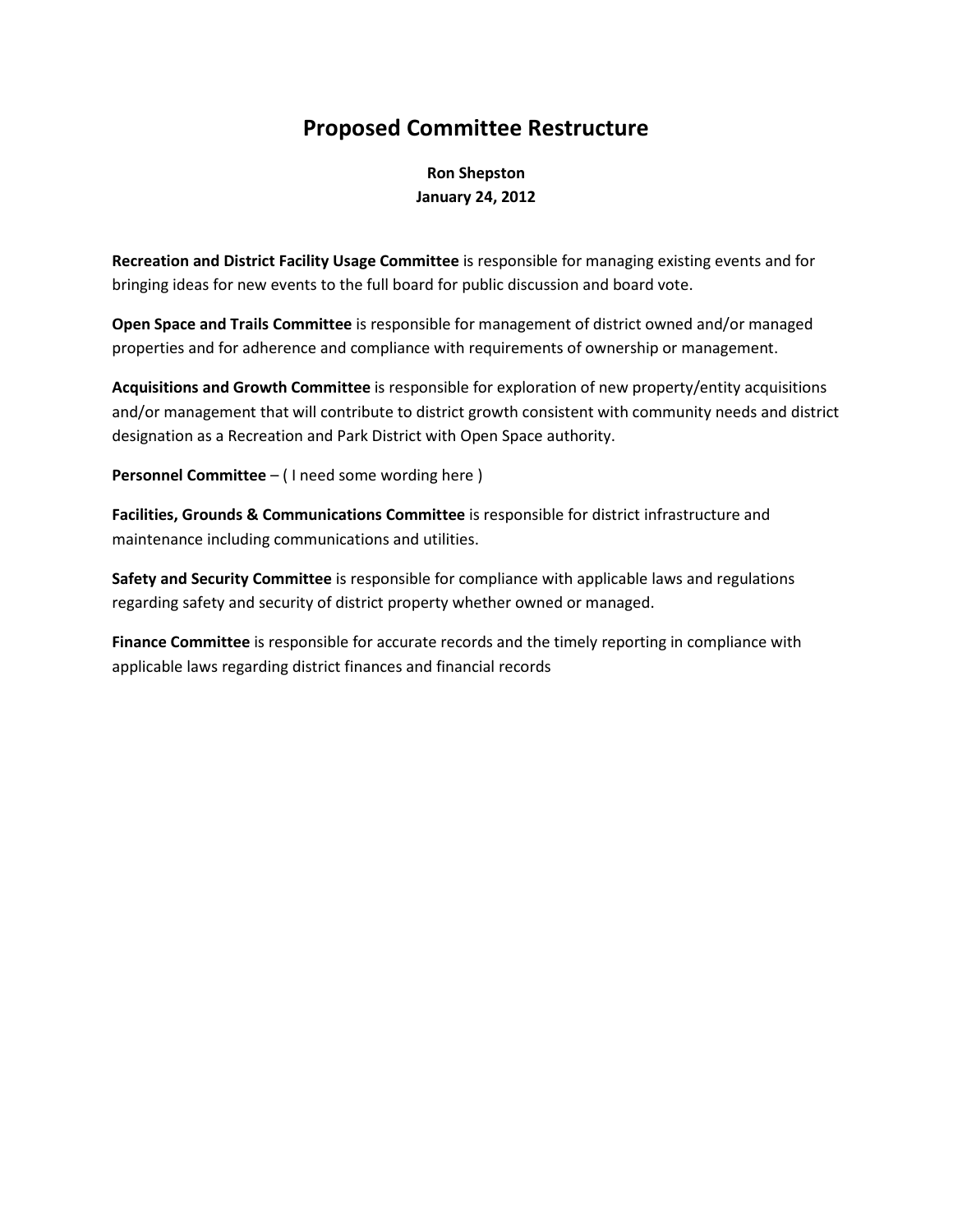## **LOCALLY GOVERNED DISTRICT DATE: 01/21/12 CLAIMS TRANSMITTED FOR PAYMENT REPORT 01-12A**

Sil-Mod Rec. and Parks Dist. THE COUNTY AUDITOR IS AUTHORIZED TO PO Box 8 DRAW THIS CHECK FROM Silverado, CA 92676 **FUND: 728 BUDGET CONTROL: 728** 

| PAYEE NAME AND ADDRESS<br>SOCIAL SECURITY /TAX ID                                       | <b>DATE</b><br><b>INVOICE#</b> | <b>DEPT</b><br><b>V700</b> | <b>OBJT</b><br>REV/<br><b>BS ACCT</b> | <b>UNIT</b><br>900 | <b>AMOUNT</b> |                | AC'S USE ONLY<br>DOC NUMBER | SC |
|-----------------------------------------------------------------------------------------|--------------------------------|----------------------------|---------------------------------------|--------------------|---------------|----------------|-----------------------------|----|
| <b>VC-4415</b><br><b>Brett Peterson</b><br>P.O. Box 613<br>Silverado, CA 92676          | 12/27/2011                     | <b>V700</b>                | 0100                                  | 900                | \$            | 50.00          |                             |    |
| <b>VC-4543</b>                                                                          |                                |                            |                                       |                    | \$            | 50.00          | 1099                        |    |
| <b>Martin Weel</b><br>28614 Modjeska Canyon Road<br>Modjeska, CA 92676                  | 12/27/2011                     | <b>V700</b>                | 0100                                  | 900                | \$            | 50.00          |                             |    |
| <b>VC-9989</b><br>Ron Shepston<br>P.O. Box<br>31311 Silverado Canyon Road               | 12/27/2011                     | <b>V700</b>                | 0100                                  | 900                | \$<br>\$      | 50.00<br>50.00 | 1099                        |    |
| Silverado, CA 92676                                                                     |                                |                            |                                       |                    | \$            | 50.00          | 1099                        |    |
| <b>VC-9990</b><br><b>Greg Bates</b><br>28100 Modjeska Canyon Road<br>Modjeska, CA 92676 | 12/27/2011                     | <b>V700</b>                | 0100                                  | 900                | \$            | 50.00          |                             |    |
| <b>VC-1539</b><br><b>Tom Smisek</b><br>P.O. Box 374<br>Silverado, CA 92676              | 12/27/2011                     | <b>V700</b>                | 0100                                  | 900                | \$<br>\$      | 50.00<br>50.00 | 1099                        |    |
|                                                                                         |                                |                            |                                       |                    | \$            | 50.00          | 1099                        |    |

The claims listed above totaling **\$250.00** of the Board of Directors of this District and I certify that the payees named who are described in Government Code Section 3101 have taken an oath or affirmation required by Government Code Section 3102. are approved for payment pursuant to an order entered in the Minutes

\_\_\_\_\_\_\_\_\_\_\_\_\_\_\_\_\_\_\_\_\_\_\_\_\_\_\_\_\_\_ \_\_\_\_\_\_\_\_\_\_\_\_\_\_\_\_\_\_\_\_\_\_\_\_\_\_\_\_\_\_\_\_\_ \_\_\_\_\_\_\_\_\_\_\_\_\_\_\_\_\_\_\_\_\_\_\_\_\_\_\_\_\_\_\_\_\_\_

APPROVED BY COUNTERSIGNED BY ATTESTED AND/OR COUNTERSIGNED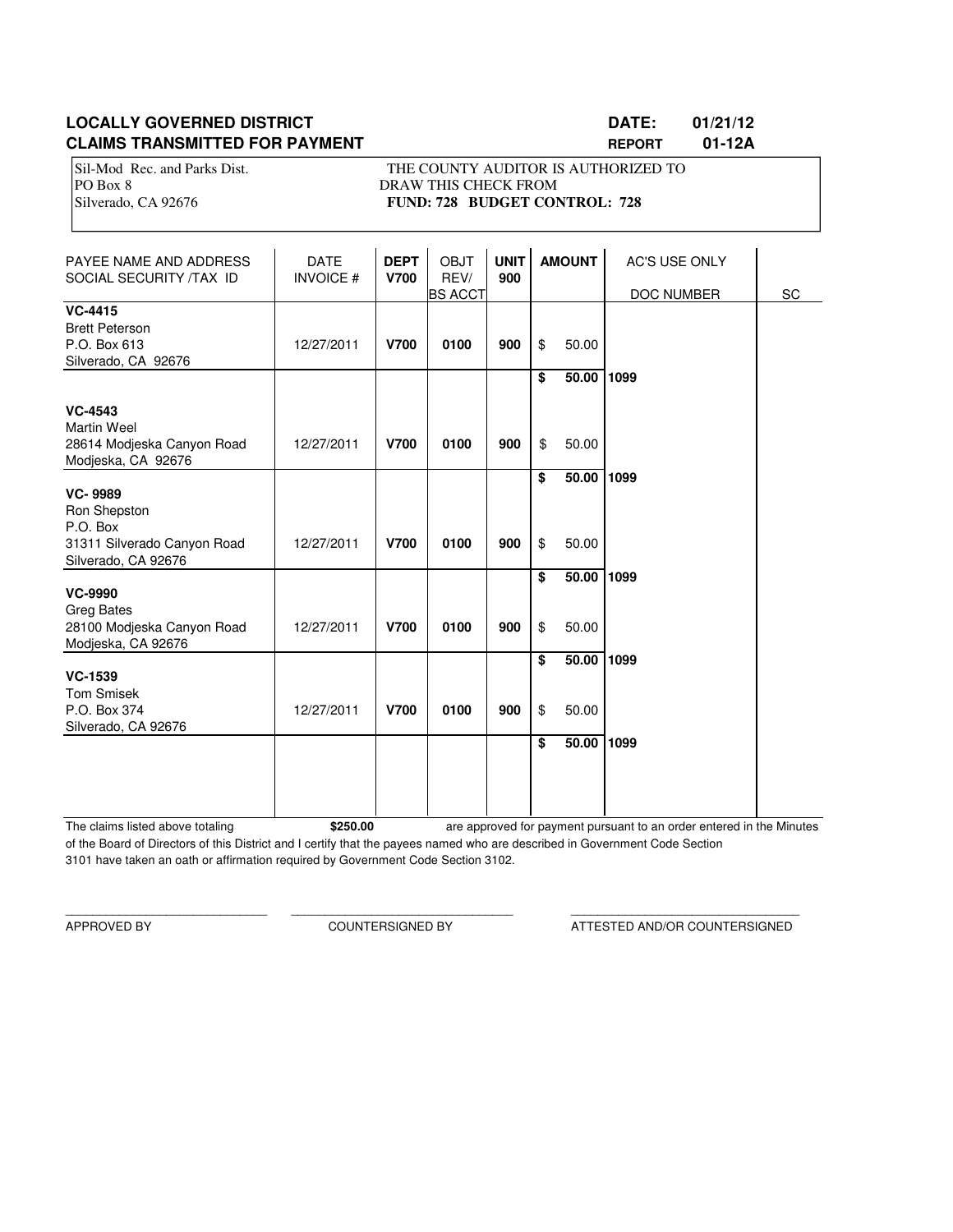| <b>LOCALLY GOVERNED DISTRICT</b>      | <b>DATE</b>   | 1/21/2012 |
|---------------------------------------|---------------|-----------|
| <b>CLAIMS TRANSMITTED FOR PAYMENT</b> | <b>REPORT</b> | 01-12B    |

| <b>CLAIMS TRANSMITTED FOR PAYMENT</b>                                                           |                                                                                           |                                    |                                       |                    |                                  | <b>REPORT</b>               | 01-12B |  |  |
|-------------------------------------------------------------------------------------------------|-------------------------------------------------------------------------------------------|------------------------------------|---------------------------------------|--------------------|----------------------------------|-----------------------------|--------|--|--|
| Sil-Mod Rec. and Parks Dist.<br>P.O.Box 8<br>Silverado, CA 92676                                | THE COUNTY AUDITOR IS AUTHORIZED TO<br>DRAW THIS CHECK FROM FUND: 728 BUDGET CONTROL: 728 |                                    |                                       |                    |                                  |                             |        |  |  |
| PAYEE NAME AND ADDRESS<br>SOCIAL SECURITY /TAX ID                                               | DATE<br><b>INVOICE#</b>                                                                   | <b>DEPT</b><br><b>V700</b>         | <b>OBJT</b><br>REV/<br><b>BS ACCT</b> | <b>UNIT</b><br>900 | <b>AMOUNT</b>                    | AC'S USE ONLY<br>DOC NUMBER | SC     |  |  |
| <b>VC-2027</b><br>COOKSMITH LANDSCAPING<br>630 N. TUSTIN AVE #1518<br>ORANGE, CA 92867          | <b>INVOICE #10486</b><br><b>INVOICE #10470</b>                                            | <b>V700</b><br><b>V700</b>         | 1400<br>1400                          | 900<br>900         | \$340.00<br>\$235.00<br>\$575.00 |                             |        |  |  |
| <b>VC-2760</b><br><b>MEGHAN WARNER</b><br>P.O. BOX 177<br>SILVERADO, CA 92676                   | <b>INVOICE #11-176</b>                                                                    | <b>V700</b>                        | 1900                                  | 900                | \$250.00<br>\$250.00 1099        |                             |        |  |  |
| <b>VC-2865</b><br><b>STEVE REIGHART</b><br>27641 SILVERADO CANYON ROAD<br>SILVERADO, CA 92676   | INVOICE #3020<br>INVOICE #3021<br>INVOICE #3022                                           | V700<br><b>V700</b><br><b>V700</b> | 1900<br>1900<br>1900                  | 900<br>900<br>900  | \$180.00<br>\$697.50<br>\$45.00  |                             |        |  |  |
| VC-6773<br>LEWIS BRISBOIS BISGAARD & SMITH<br>221 N. FIGUEROA ST #1200<br>LOS ANGELES, CA 90012 | <b>INVOICE #985214</b>                                                                    | 4700                               | 1900                                  | 900                | \$922.50 1099<br>\$1,000.00      |                             |        |  |  |
| VC-10199<br>SHUTE, MIHALY & WEIBERGER<br>396 HAYES STREET<br>SAN FRANCISCO, CA 94102            | <b>INVOICE #235867</b>                                                                    | <b>V700</b>                        | 1900                                  | 900                | \$1,000.00 1099<br>\$<br>67.75   |                             |        |  |  |
| <b>VC-5036</b>                                                                                  |                                                                                           |                                    |                                       |                    | \$67.75 1099                     |                             |        |  |  |
| CAPRI<br>6341 AUBURN BLVD, SUITE A<br>CITRUS HEIGHTS, CA 95621                                  | 2011-2012 / 2ND HALF DUE                                                                  | <b>V700</b>                        | 1100                                  | 900                | \$3,008.50<br>\$3,008.50 1099    |                             |        |  |  |
|                                                                                                 |                                                                                           |                                    |                                       |                    |                                  |                             |        |  |  |
|                                                                                                 |                                                                                           |                                    |                                       |                    |                                  |                             |        |  |  |
|                                                                                                 |                                                                                           |                                    |                                       |                    |                                  |                             |        |  |  |
|                                                                                                 |                                                                                           |                                    |                                       |                    |                                  |                             |        |  |  |
|                                                                                                 |                                                                                           |                                    |                                       |                    |                                  |                             |        |  |  |

The claims listed above totaling **1998 are approved for payment pursuant to an order entered in the Minutes** 

of the Board of Directors of this District and I certify that the payees named who are described in Government Code Section 3101 have taken an oath or affirmation required by Government Code Section 3102.

APPROVED BY COUNTERSIGNED BY ATTESTED AND/OR COUNTERSIGNED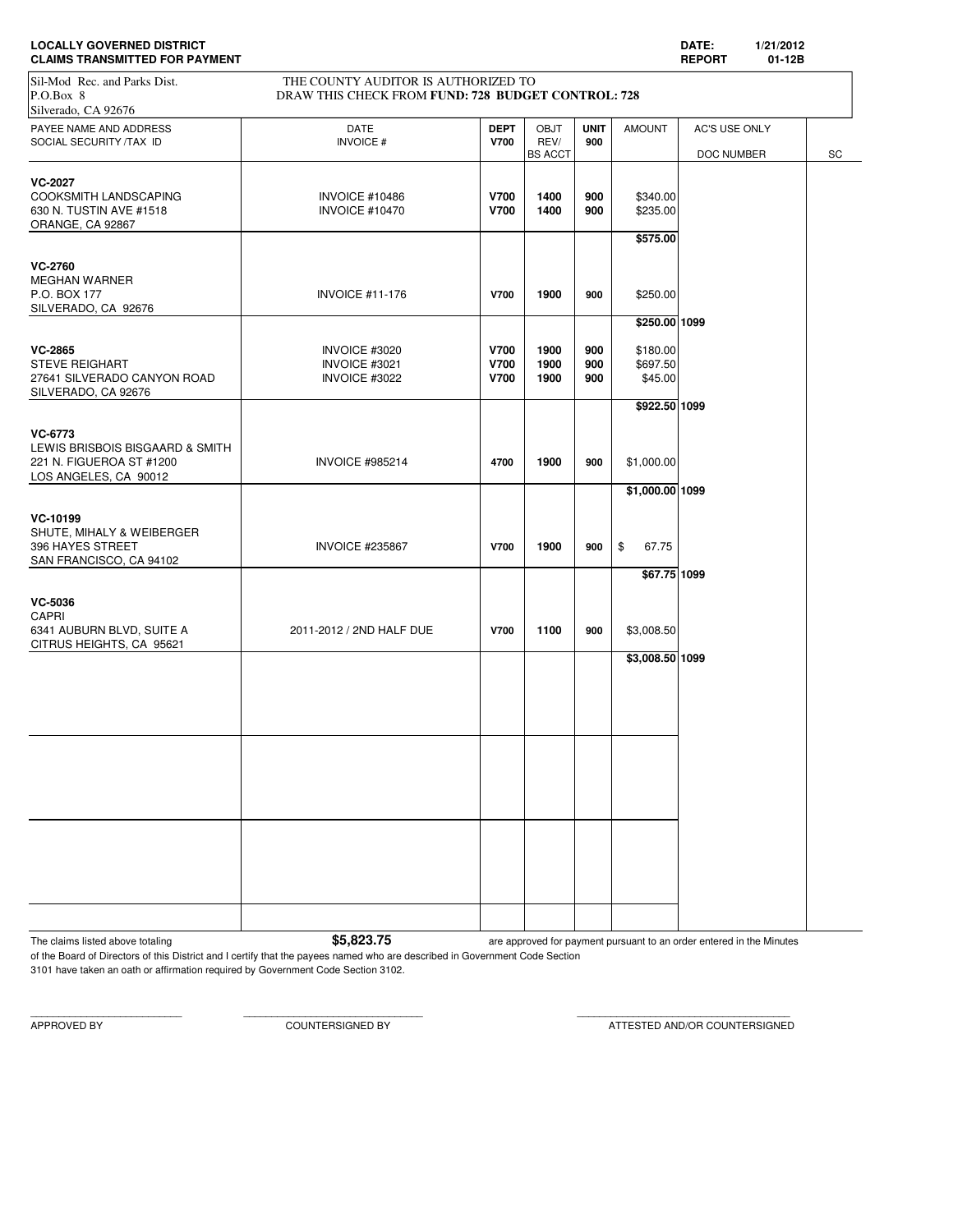### **LOCALLY GOVERNED DISTRICT DATE: 01/21/12 CLAIMS TRANSMITTED FOR PAYMENT REPORT 01-12C**

PAYEE NAME AND ADDRESS **DATE DEP** OBJT **UNIT** AMOUNT AC'S USE ONLY SOCIAL SECURITY /TAX ID **INVOICE # V700** REV/ **900 REV/ 900 BS** ACCT DOC NUMBER SC **REIMBURSEMENT OF CHECK #1908 VC-1672**<br> **PAID TO: JANI-KING**<br>
INVOICE #LAX01120457 SMRPD (BofA Account) **INVOICE #LAX01120457 V700** 1400 900 \$220.38<br>P.O. Box 8 **INVOICE #LAX01120450 V700** 1400 900 \$221.49 P.O. Box 8 **INVOICE #LAX01120450 V700** 1400 900 Silverado, CA 92676 **\$441.87 VC-1672 REIMBURSEMENT OF CHECK #1909**<br> **REIMBURSEMENT C: WASTE MANAGEMENT** SMRPD (BofA Account) **PAID TO: WASTE MANAGEMENT**<br>P.O. Box 8 **PAID TO: WASTE MANAGEMENT**<br>INVOICE #0059038-288 P.O. Box 8 INVOICE #0059038-2884-5 **V700 2800 900** \$214.90 Silverado, CA 92676 **\$214.90 REIMBURSEMENT OF CHECK #1910 VC-1672 PAID TO: IRWD** SMRPD (BofA Account) **METER #55418830 12/20/11 V700 2800 900** \$8.75<br>P.O. Box 8 654 **METER #51441202 12/20/11 V700 2800 900** \$46.54 P.O. Box 8 METER #51441202 12/20/11 **V700 2800 900 \$46.54**<br>Silverado, CA 92676 METER #56569388 12/20/11 **V700 2800 900** \$57.32 METER #56569388 12/20/11 **\$112.61 REIMBURSEMENT OF DEBITS VC-1672 PAID TO: SCE** SMRPD (BofA Account)  $ACCOUNT$  #2-25-699-8121 01/14/11 **V700** 2800 900 \$71.23<br>P.O. Box 8 900 \$373.67 P.O. Box 8 ACCOUNT #2-32-988-1767 01/14/11 **V700 2800 900** \$373.67 Silverado, CA 92676 **\$444.90 REIMBURSEMENT OF DEBITS VC-1672 PAID TO: AT&T** SMRPD (BofA Account) 2000 114-649-2850 01/10/12 **V700 702 900** \$45.68<br>P.O. Box 8 702 900 \$38.12 P.O. Box 8 714-649-2428 01/10/12 **V700 702 900** \$38.12 Silverado, CA 92676 **\$83.80** Sil-Mod Rec. and Parks Dist. THE COUNTY AUDITOR IS AUTHORIZED TO P.O.Box 8 DRAW THIS CHECK FROM **FUND: 728 BUDGET CONTROL: 728** Silverado, CA 92676

The claims listed above totaling **\$1,298.08** 

are approved for payment pursuant to an order entered in the Minutes

of the Board of Directors of this District and I certify that the payees named who are described in Government Code Section 3101 have taken an oath or affirmation required by Government Code Section 3102.

APPROVED BY COUNTERSIGNED BY ATTESTED AND/OR COUNTERSIGNED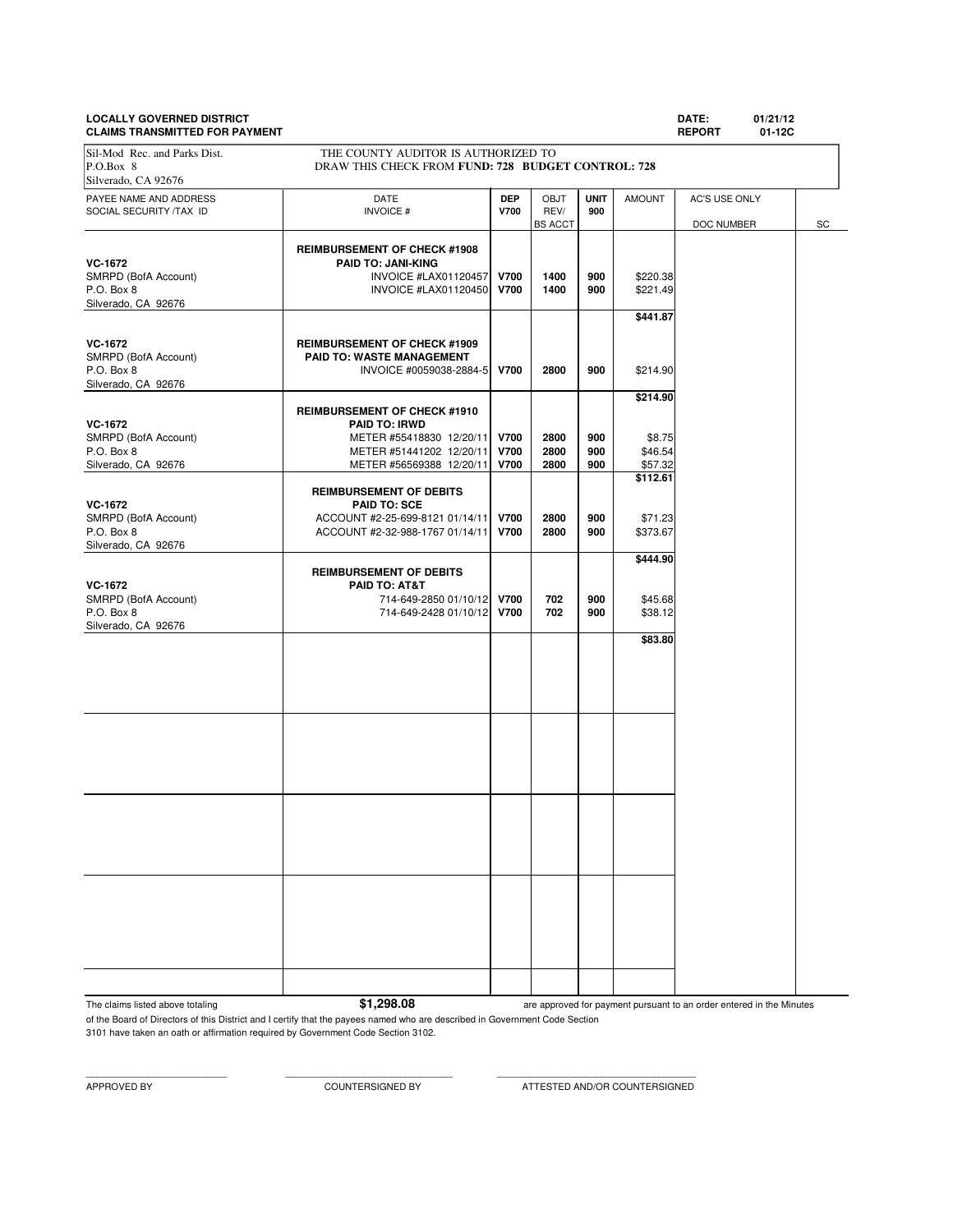

**SMRPD's Mission Statement -**"To promote community well being through programs and activities that protect, preserve and enrich the canyons'heritage, open space and unique way of life."

P.O. Box 8, Silverado California 92676 · http://www.smrpd.org

### MINUTES OF THE REGULAR MEETING OF THE BOARD OF DIRECTORS

### TUESDAY DECEMBER 27, 2011 AT 7:00 PM

### AT THE SILVERADO COMMUNITY CENTER

### 27641 SILVERADO CANYON ROAD, SILVERADO 92676

### DIRECTORS STAFF

Ron Shepston - President Aimee Bryer - Scc Director

Tom Smisek - Vice President Elizabeth Martyn - General Counsel

Greg Bates – Secretary Bev Mileham - Admin. Assistant

Marty Weel - Treasurer Steve Reighart - Caretaker

Brett Peterson - Director Meghan Warner - Bookkeeper

### MINUTES

(A: Action Item) This document is available in PDF format at **http://www.smrpd.org** 

### **CALL TO ORDER**

The meeting was called to order at 7:05 PM by Director Shepston, who acted as chairperson.

### **ROLL CALL**

Directors, Shepston, Smisek, Weel, Peterson and Bates, Caretaker Steve Reighart, Silverado Children's Center Aimee Bryer, and Admin. Assist. Mileham

### **PUBLIC ATTENDANCE**

Linda May, Chay Peterson, Robin Chapman

### **PUBLIC AND BOARD INPUT ON NON-AGENDIZED ITEMS**

Received checks written for Christmas in the Canyons from Robin Chapman. Discussed mobile home purchase. Linda May said, as a result of the former bids not being successful they are now open and free again to shop for potential mobile home vendors.